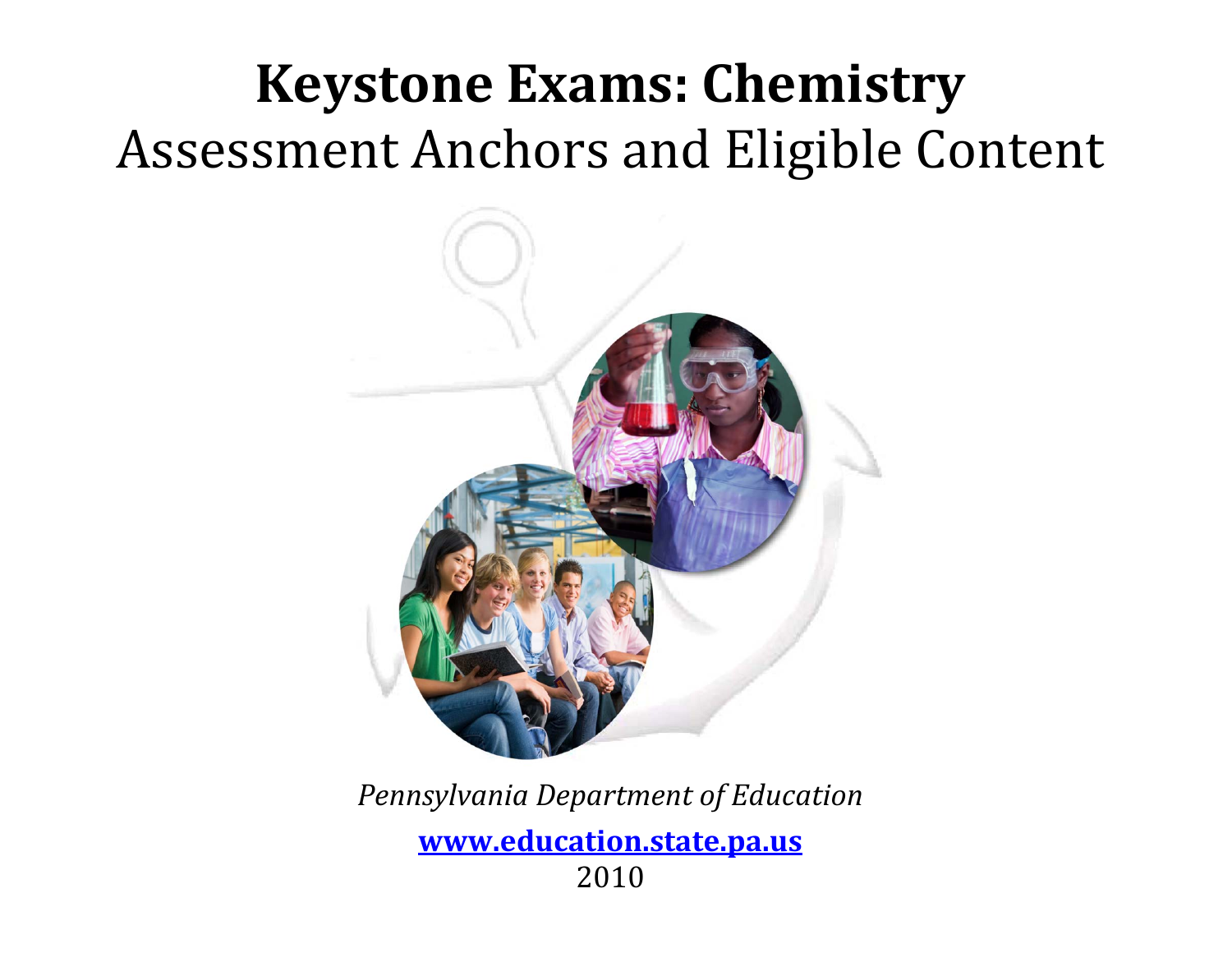# PENNSYLVANIA DEPARTMENT OF EDUCATION

# **General Introduction to the Keystone Exam Assessment Anchors**

#### **Introduction**

Since the introduction of the Keystone Exams, the Pennsylvania Department of Education (PDE) has been working to create <sup>a</sup> set of tools designed to help educators improve instructional practices and better understand the Keystone Exams. The Assessment Anchors, as defined by the Eligible Content, are one of the many tools the Department believes will better align curriculum, instruction, and assessment practices throughout the commonwealth. Without this alignment, it will not be possible to significantly improve student achievement across the Commonwealth.

#### **How were Keystone Exam Assessment Anchors developed?**

Prior to the development of the Assessment Anchors, multiple groups of PA educators convened to create <sup>a</sup> set of standards for each of the Keystone Exams. Enhanced standards, derived from <sup>a</sup> review of existing standards, focused on what students need to know and be able to do in order to be college and career ready.

Additionally, the Assessment Anchors and Eligible Content statements were created by other groups of educators charged with the task of clarifying the standards assessed on the Keystone Exams. The Assessment Anchors, as defined by the Eligible Content, have been designed to hold together or *anchor* the state assessment system and curriculum/instructional practices in schools.

Assessment Anchors, as defined by the Eligible Content, were created with the following design parameters:

- ¾ **Clear:** The Assessment Anchors are easy to read and are user friendly; they clearly detail which standards are assessed on the Keystone Exams.
- ¾ **Focused:** The Assessment Anchors identify <sup>a</sup> core set of standards that could be reasonably assessed on <sup>a</sup> large‐scale assessment, which will keep educators from having to guess which standards are critical.
- ¾ **Rigorous:** The Assessment Anchors support the rigor of the state standards by assessing higher‐order and reasoning skills.
- ¾ **Manageable:** The Assessment Anchors define the standards in <sup>a</sup> way that can be easily incorporated into <sup>a</sup> course to prepare students for success.

#### **How can teachers, administrators, schools, and districts use these Assessment Anchors?**

The Assessment Anchors, as defined by the Eligible Content, can help focus teaching and learning because they are clear, manageable, and closely aligned with the Keystone Exams. Teachers and administrators will be better informed about which standards will be assessed. The Assessment Anchors and Eligible Content should be used along with the Standards and the Curriculum Framework of the Standards Aligned System (SAS) to build curriculum, design lessons, and support student achievement.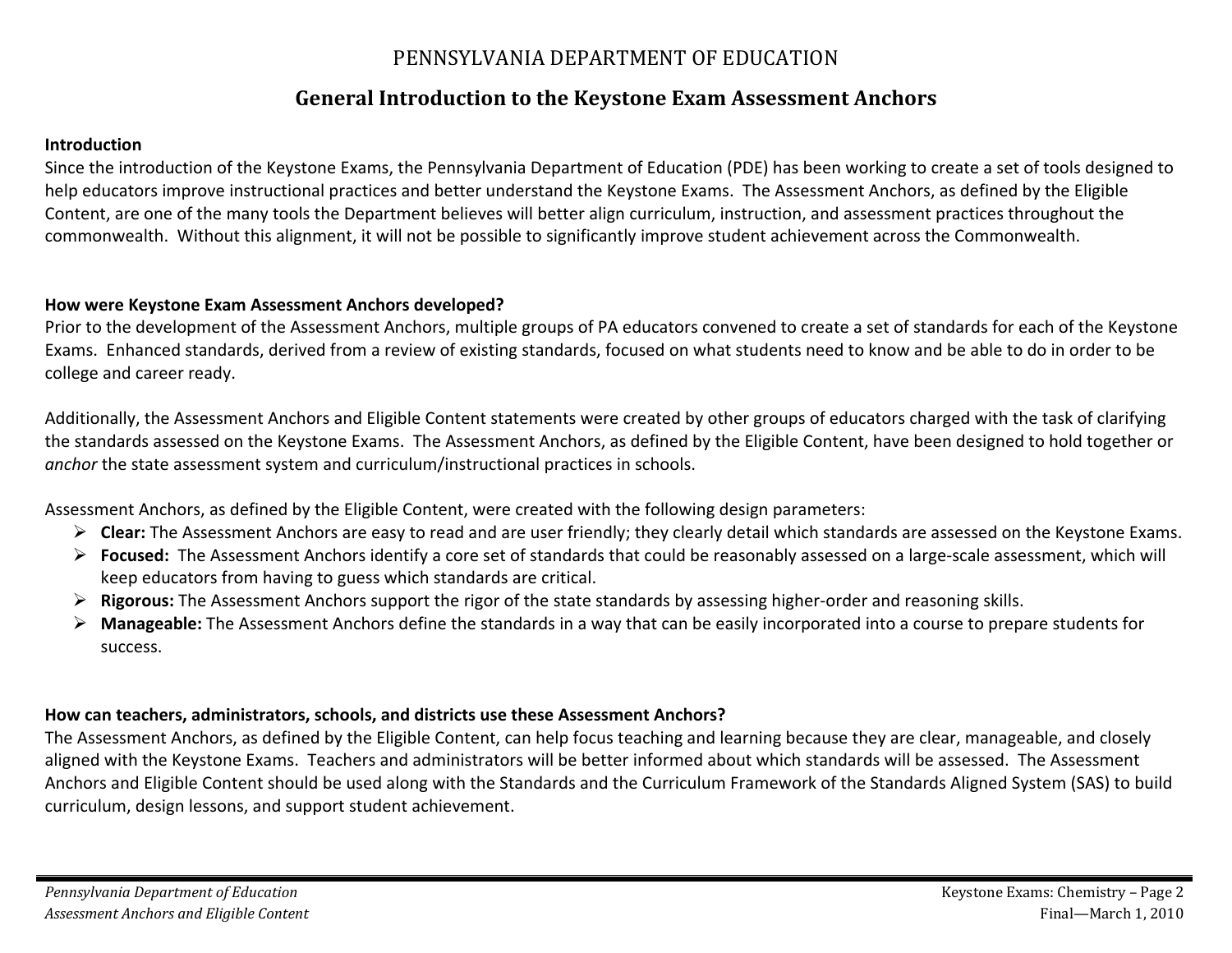The Assessment Anchors and Eligible Content are designed to enable educators to determine when they feel students are prepared to be successful in the Keystone Exams. An evaluation of current course offerings, through the lens of what is assessed on those particular Keystone Exams may provide an opportunity for an alignment to ensure student preparedness.

#### **How are the Assessment Anchors organized?**

The Assessment Anchors, as defined by the Eligible Content, are organized into cohesive blueprints, each structured with <sup>a</sup> common labeling system that can be read like an outline. This framework is organized first by module, then by Assessment Anchor, followed by Anchor Descriptor, and then finally, at the greatest level of detail, by an Eligible Content statement. The common format of this outline is followed across the Keystone Exams.

Here is <sup>a</sup> description of each level in the labeling system for the Keystone Exams:

- ¾ **Module:** The Assessment Anchors are organized into two thematic modules for each of the Keystone Exams. The module title appears at the top of each page. The module level is important because the Keystone Exams are built using <sup>a</sup> module format, with each of the Keystone Exams divided into two equally‐sized test modules. Each module is made up of two or more Assessment Anchors.
- ¾ **Assessment Anchor:** The Assessment Anchor appears in the shaded bar across the top of each Assessment Anchor table. The Assessment Anchors represent categories of subject matter that anchor the content of the Keystone Exams. Each Assessment Anchor is part of <sup>a</sup> module and has one or more Anchor Descriptors unified under it.
- ¾ **Anchor Descriptor:** Below each Assessment Anchor is <sup>a</sup> specific Anchor Descriptor. The Anchor Descriptor level provides further details that delineate the scope of content covered by the Assessment Anchor. Each Anchor Descriptor is part of an Assessment Anchor and has one or more Eligible Content unified under it.
- ¾ **Eligible Content:** The column to the right of the Anchor Descriptor contains the Eligible Content statements. The Eligible Content is the most specific description of the content that is assessed on the Keystone Exams. This level is considered the assessment limit and helps educators identify the range of the content covered on the Keystone Exams.
- ¾ **Enhanced Standard:** In the column to the right of each Eligible Content statement is <sup>a</sup> code representing one or more Enhanced Standards that correlate to the Eligible Content statement. Some Eligible Content statements include annotations that indicate certain clarifications about the scope of an eligible content.
	- o "e.g." ("for example") —sample approach, but not <sup>a</sup> limit to the eligible content.
	- o "i.e." ("that is") —specific limit to the eligible content.

# What impact will the implementation of the K–12 Common Core Standards have on the content of this document?

It is anticipated that there will be significant alignment between PA's Academic Standards and the Common Core. Every effort will be made to ensure that the alignment of the standards to the Assessment Anchors and Eligible Content is maintained. As more information becomes available, PDE will inform state educators.

**Standards Aligned System - http://www.pdesas.org/** 

**Pennsylvania Department of Education — www.education.state.pa.us**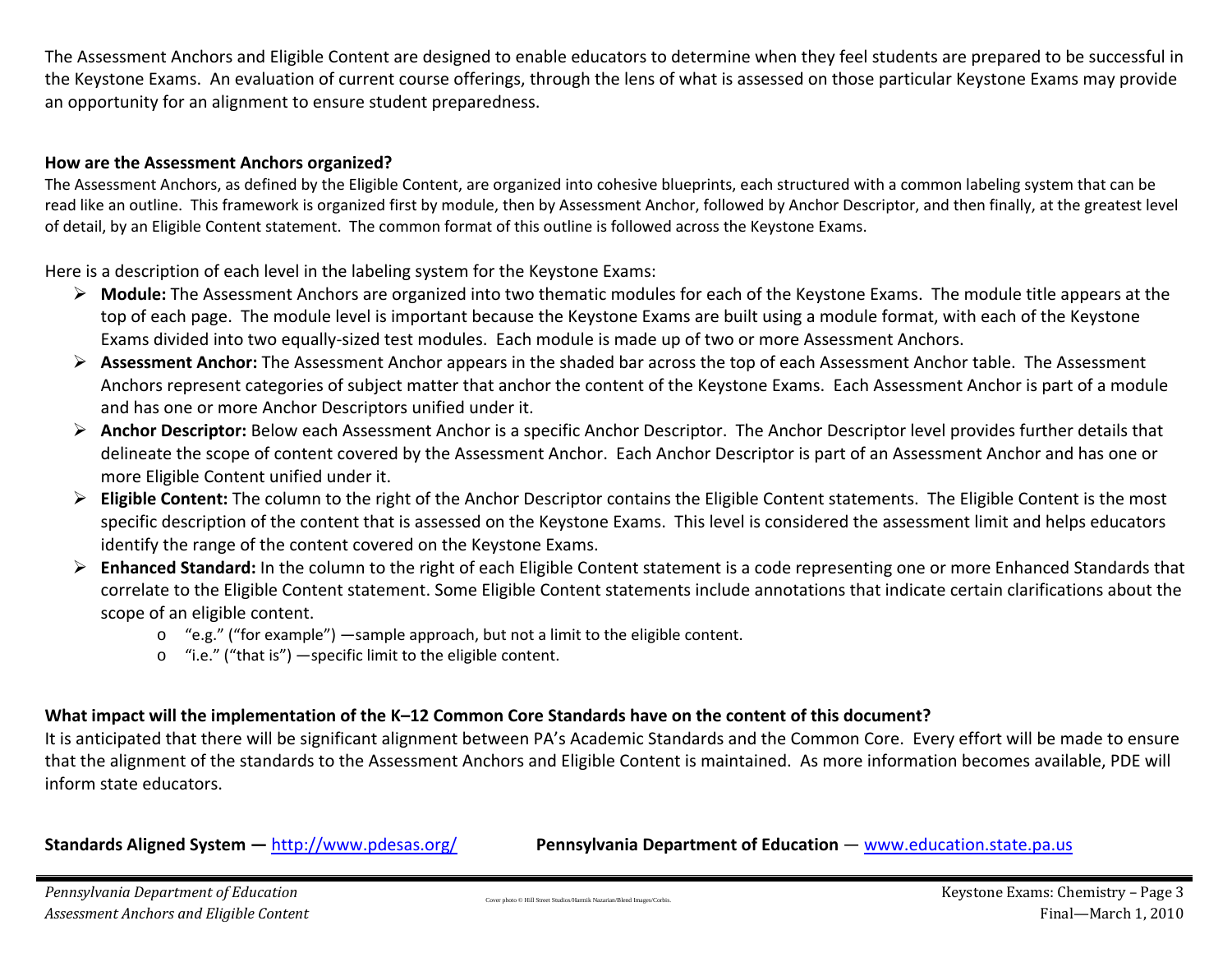## **MODULE A—Structure and**

**Properties of Matter FINAL—March 1, 2010**

| <b>ASSESSMENT ANCHOR</b><br><b>CHEM.A.1 Properties and Classification of Matter</b> |                                                                                                                                    |                     |                                                                                                                                                                                     |                                    |  |
|-------------------------------------------------------------------------------------|------------------------------------------------------------------------------------------------------------------------------------|---------------------|-------------------------------------------------------------------------------------------------------------------------------------------------------------------------------------|------------------------------------|--|
| <b>Anchor Descriptor</b>                                                            |                                                                                                                                    |                     | <b>Eligible Content</b>                                                                                                                                                             | <b>Enhanced</b><br><b>Standard</b> |  |
| <b>CHEM.A.1.1</b>                                                                   | Identify and describe how<br>observable and measurable<br>properties can be used to<br>classify and describe matter<br>and energy. | CHEM.A.1.1.1        | Classify physical or chemical changes within a system in terms of matter and/or energy.                                                                                             | 3.2.C.A5                           |  |
|                                                                                     |                                                                                                                                    | <b>CHEM.A.1.1.2</b> | Classify observations as qualitative and/or quantitative.                                                                                                                           | 3.2.C.A2                           |  |
|                                                                                     |                                                                                                                                    | <b>CHEM.A.1.1.3</b> | Utilize significant figures to communicate the uncertainty in a quantitative observation.                                                                                           | 3.2.C.A3                           |  |
|                                                                                     |                                                                                                                                    | <b>CHEM.A.1.1.4</b> | Relate the physical properties of matter to its atomic or molecular structure.                                                                                                      | 3.2.C.A2                           |  |
|                                                                                     |                                                                                                                                    | <b>CHEM.A.1.1.5</b> | Apply a systematic set of rules (IUPAC) for naming compounds and writing chemical<br>formulas (e.g., binary covalent, binary ionic, ionic compounds containing polyatomic<br>ions). | 3.2.C.A2<br>3.2.C.A4               |  |
| <b>Anchor Descriptor</b>                                                            |                                                                                                                                    |                     | <b>Eligible Content</b>                                                                                                                                                             | <b>Enhanced</b><br><b>Standard</b> |  |
| <b>CHEM.A.1.2</b>                                                                   | Compare the properties of<br>mixtures.                                                                                             | <b>CHEM.A.1.2.1</b> | Compare properties of solutions containing ionic or molecular solutes (e.g., dissolving,<br>dissociating).                                                                          | 3.2.C.A1                           |  |
|                                                                                     |                                                                                                                                    | <b>CHEM.A.1.2.2</b> | Differentiate between homogeneous and heterogeneous mixtures (e.g., how such<br>mixtures can be separated).                                                                         | 3.2.C.A1                           |  |
|                                                                                     |                                                                                                                                    | <b>CHEM.A.1.2.3</b> | Describe how factors (e.g., temperature, concentration, surface area) can affect<br>solubility.                                                                                     | 3.2.C.A1<br>3.2.10.A4              |  |
|                                                                                     |                                                                                                                                    | <b>CHEM.A.1.2.4</b> | Describe various ways that concentration can be expressed and calculated (e.g., molarity,<br>percent by mass, percent by volume).                                                   | 3.2.C.A2<br>3.2.C.A4<br>3.2.10.A5  |  |
|                                                                                     |                                                                                                                                    | <b>CHEM.A.1.2.5</b> | Describe how chemical bonding can affect whether a substance dissolves in a given<br>liquid.                                                                                        | 3.2.12.A1<br>3.2.10.A2<br>3.2.C.A2 |  |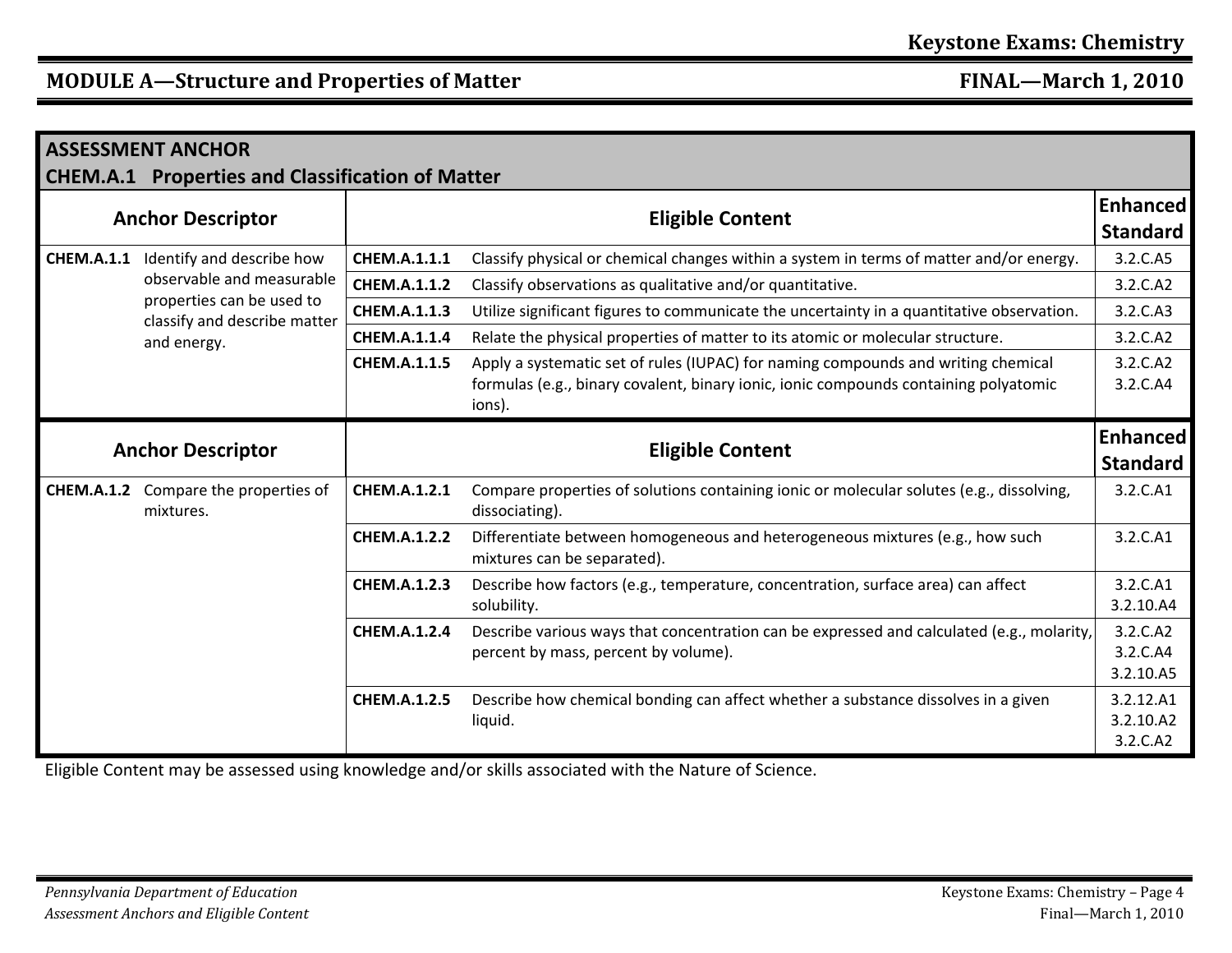#### **MODULE A—Structure and**

**Properties of Matter FINAL—March 1, 2010**

| <b>ASSESSMENT ANCHOR</b><br><b>CHEM.A.2</b> Atomic Structure and the Periodic Table |                                                 |                         |                                                                                                                                                                                                                                    |                              |
|-------------------------------------------------------------------------------------|-------------------------------------------------|-------------------------|------------------------------------------------------------------------------------------------------------------------------------------------------------------------------------------------------------------------------------|------------------------------|
| <b>Anchor Descriptor</b>                                                            |                                                 | <b>Eligible Content</b> |                                                                                                                                                                                                                                    | Enhanced                     |
| <b>CHEM.A.2.1</b>                                                                   | Explain how atomic theory                       | <b>CHEM.A.2.1.1</b>     | Describe the evolution of atomic theory leading to the current model of the atom based                                                                                                                                             | <b>Standard</b><br>3.2.10.A1 |
|                                                                                     | serves as the basis for the<br>study of matter. |                         | on the works of Dalton, Thomson, Rutherford, and Bohr.                                                                                                                                                                             | 3.2.C.A1                     |
|                                                                                     |                                                 |                         |                                                                                                                                                                                                                                    | 3.2.10.A5                    |
|                                                                                     |                                                 |                         |                                                                                                                                                                                                                                    | 3.2.C.A5                     |
|                                                                                     |                                                 |                         |                                                                                                                                                                                                                                    | 3.2.C.A2<br>3.2.10.A4        |
|                                                                                     |                                                 |                         |                                                                                                                                                                                                                                    | 3.2.C.A5                     |
|                                                                                     |                                                 |                         | CHEM.A.2.1.2 Differentiate between the mass number of an isotope and the average atomic mass of an                                                                                                                                 | 3.2.10.A1                    |
|                                                                                     |                                                 |                         | element.                                                                                                                                                                                                                           | 3.2.C.A1                     |
|                                                                                     |                                                 |                         |                                                                                                                                                                                                                                    | 3.2.C.A2                     |
|                                                                                     | <b>Anchor Descriptor</b>                        |                         | <b>Eligible Content</b>                                                                                                                                                                                                            |                              |
|                                                                                     |                                                 |                         |                                                                                                                                                                                                                                    |                              |
| <b>CHEM.A.2.2</b>                                                                   | Describe the behavior of                        | <b>CHEM.A.2.2.1</b>     | Predict the ground state electronic configuration and/or orbital diagram for a given atom                                                                                                                                          | 3.2.10.A5                    |
|                                                                                     | electrons in atoms.                             |                         | or ion.                                                                                                                                                                                                                            | 3.2.C.A1                     |
|                                                                                     |                                                 |                         | CHEM.A.2.2.2 Predict characteristics of an atom or an ion based on its location on the periodic table<br>(e.g., number of valence electrons, potential types of bonds, reactivity).                                                | 3.2.C.A2                     |
|                                                                                     |                                                 | <b>CHEM.A.2.2.3</b>     | Explain the relationship between the electron configuration and the atomic structure of a<br>given atom or ion (e.g., energy levels and/or orbitals with electrons, distribution of<br>electrons in orbitals, shapes of orbitals). | 3.2.C.A2                     |
|                                                                                     |                                                 |                         | CHEM.A.2.2.4 Relate the existence of quantized energy levels to atomic emission spectra.                                                                                                                                           | 3.2.12.A2                    |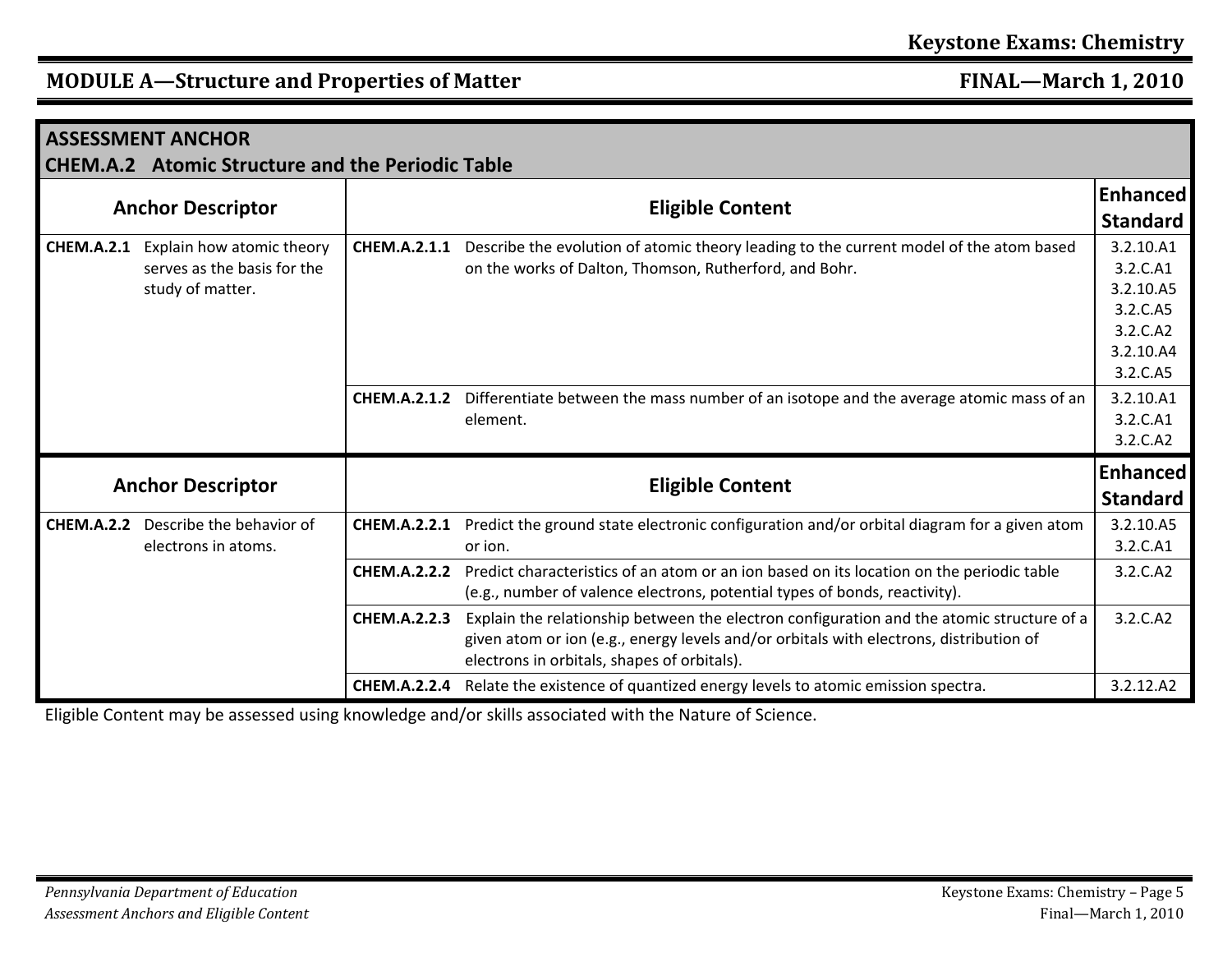### **MODULE A—Structure and**

# **Properties of Matter FINAL—March 1, 2010**

| <b>Anchor Descriptor</b> |                                                                     | <b>Eligible Content</b>                                                                                                                                                                                                                            | <b>Enhanced</b><br><b>Standard</b> |
|--------------------------|---------------------------------------------------------------------|----------------------------------------------------------------------------------------------------------------------------------------------------------------------------------------------------------------------------------------------------|------------------------------------|
| CHEM.A.2.3               | Explain how periodic trends<br>in the properties of atoms           | <b>CHEM.A.2.3.1</b> Explain how the periodicity of chemical properties led to the arrangement of elements on<br>the periodic table.                                                                                                                | 3.2.C.A2                           |
|                          | allow for the prediction of<br>physical and chemical<br>properties. | CHEM.A.2.3.2 Compare and/or predict the properties (e.g., electron affinity, ionization energy, chemical<br>reactivity, electronegativity, atomic radius) of selected elements by using their locations<br>on the periodic table and known trends. | 3.2.C.A2                           |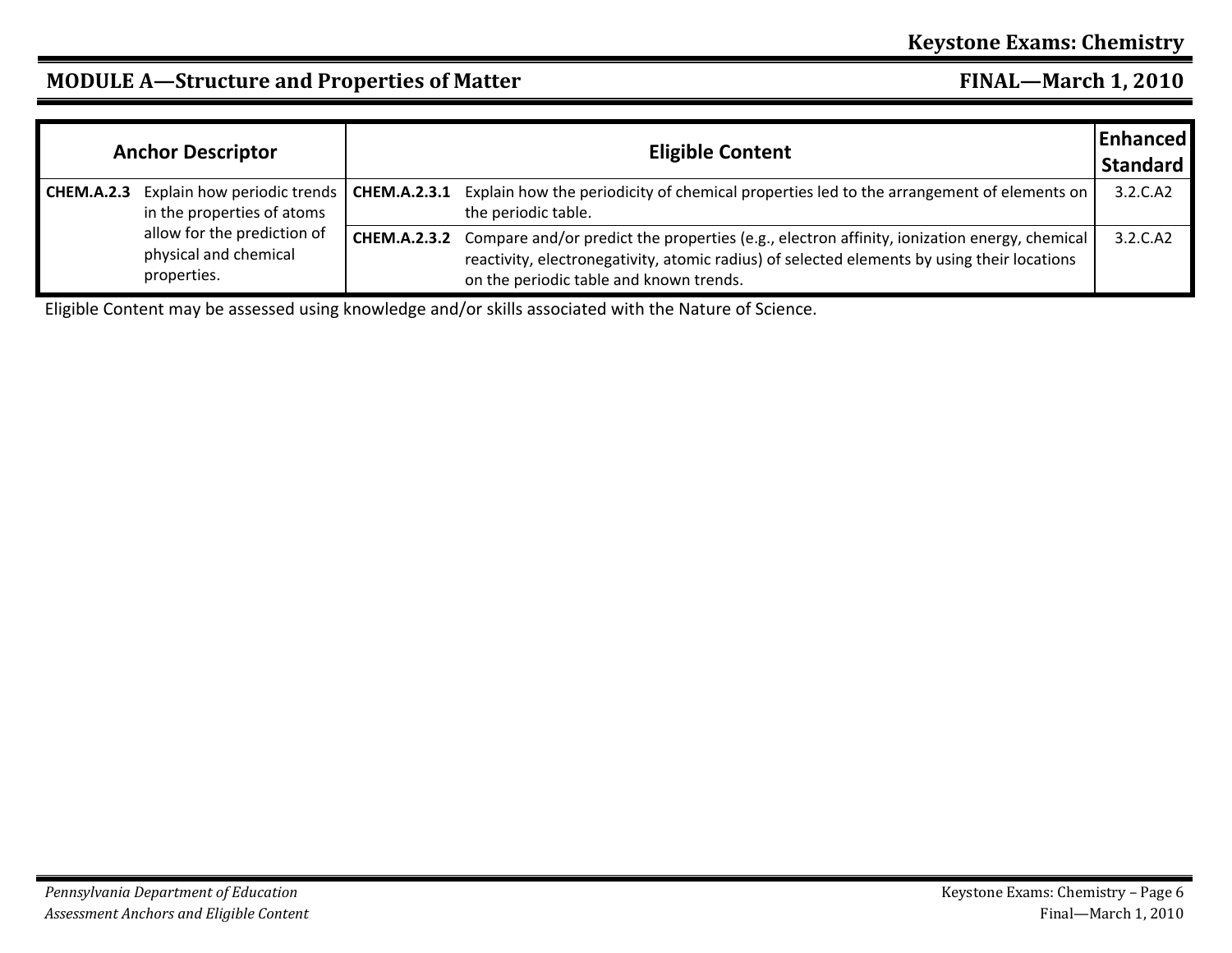#### **MODULE B—The Mole Concept and Chemical Interactions FINAL—March 1, 2010**

| <b>ASSESSMENT ANCHOR</b>                      |                                                                |                         |                                                                                                                                           |                                    |  |
|-----------------------------------------------|----------------------------------------------------------------|-------------------------|-------------------------------------------------------------------------------------------------------------------------------------------|------------------------------------|--|
| <b>CHEM.B.1 The Mole and Chemical Bonding</b> |                                                                |                         |                                                                                                                                           |                                    |  |
| <b>Anchor Descriptor</b>                      |                                                                | <b>Eligible Content</b> |                                                                                                                                           | <b>Enhanced</b>                    |  |
|                                               |                                                                |                         |                                                                                                                                           | <b>Standard</b>                    |  |
| <b>CHEM.B.1.1</b>                             | Explain how the mole is a<br>fundamental unit of<br>chemistry. | CHEM.B.1.1.1            | Apply the mole concept to representative particles (e.g., counting, determining mass of<br>atoms, ions, molecules, and/or formula units). | 3.2.C.A2<br>3.2.C.A4<br>3.2.10.A5  |  |
| <b>Anchor Descriptor</b>                      |                                                                | <b>Eligible Content</b> |                                                                                                                                           | <b>Enhanced</b>                    |  |
|                                               |                                                                |                         |                                                                                                                                           |                                    |  |
| <b>CHEM.B.1.2</b>                             | Apply the mole concept to<br>the composition of matter.        | CHEM.B.1.2.1            | Determine the empirical and molecular formulas of compounds.                                                                              | 3.2.C.A4                           |  |
|                                               |                                                                | <b>CHEM.B.1.2.2</b>     | Apply the law of definite proportions to the classification of elements and compounds as<br>pure substances.                              | 3.2.C.A1<br>3.2.C.A4               |  |
|                                               |                                                                | <b>CHEM.B.1.2.3</b>     | Relate the percent composition and mass of each element present in a compound.                                                            | 3.2.C.A2<br>3.2.C.A4<br>3.2.10.A5  |  |
| <b>Anchor Descriptor</b>                      |                                                                |                         | <b>Eligible Content</b>                                                                                                                   | <b>Enhanced</b><br><b>Standard</b> |  |
| <b>CHEM.B.1.3</b>                             | Explain how atoms form                                         | CHEM.B.1.3.1            | Explain how atoms combine to form compounds through ionic and covalent bonding.                                                           | 3.2.C.A2                           |  |
|                                               | chemical bonds.                                                | <b>CHEM.B.1.3.2</b>     | Classify a bond as being polar covalent, non-polar covalent, or ionic.                                                                    | 3.2.10.A3                          |  |
|                                               |                                                                | <b>CHEM.B.1.3.3</b>     | Use illustrations to predict the polarity of a molecule.                                                                                  | 3.2.10.A1                          |  |
|                                               |                                                                |                         |                                                                                                                                           | 3.2.C.A1<br>3.2.C.A1               |  |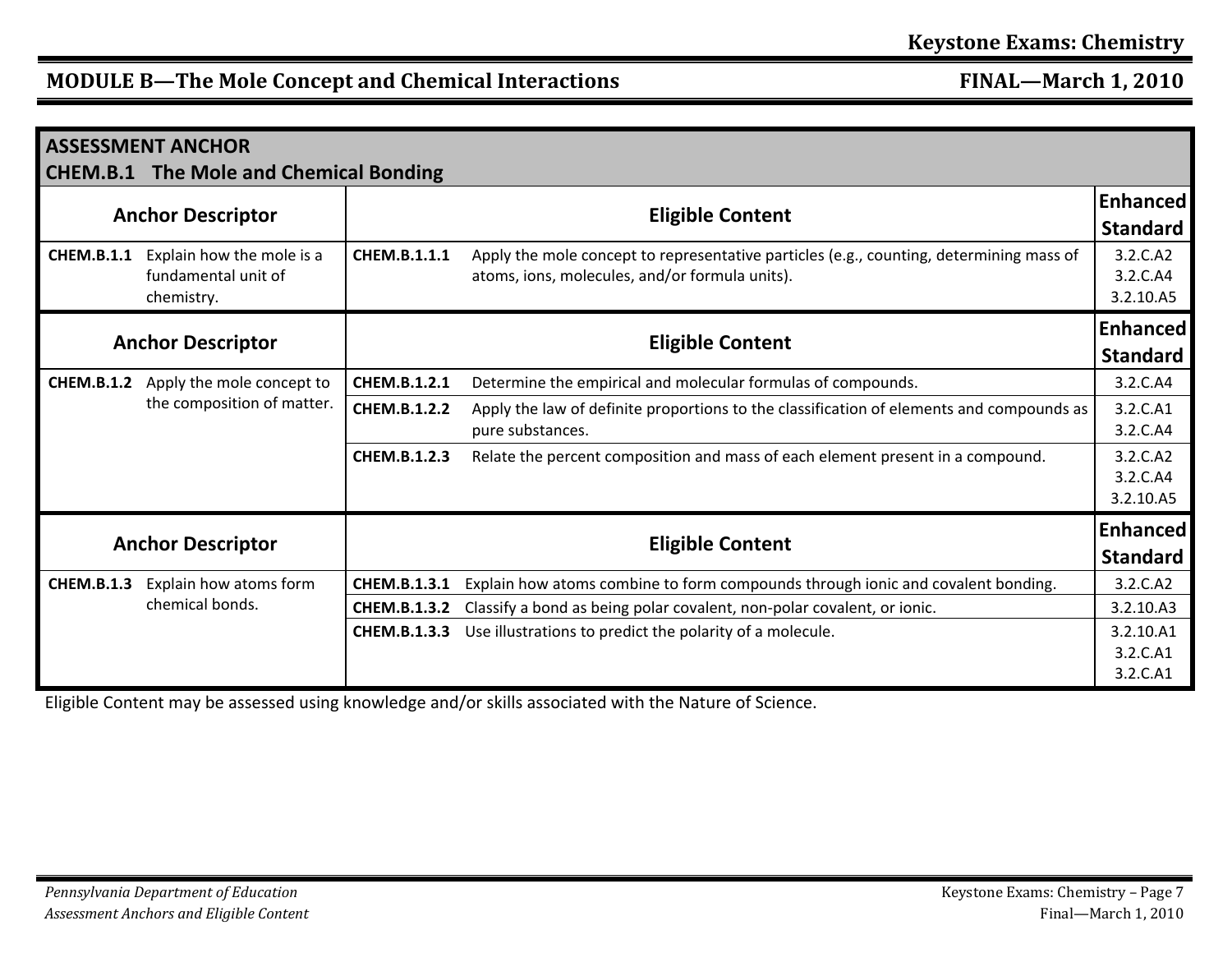#### **MODULE B—The Mole Concept and Chemical Interactions FINAL—March 1, 2010**

| <b>Anchor Descriptor</b>                                              |                     | <b>Eligible Content</b>                                                                                                                                                                                                                                                                        | <b>Enhanced</b><br><b>Standard</b> |
|-----------------------------------------------------------------------|---------------------|------------------------------------------------------------------------------------------------------------------------------------------------------------------------------------------------------------------------------------------------------------------------------------------------|------------------------------------|
| Explain how models can be<br>CHEM.B.1.4<br>used to represent bonding. | <b>CHEM.B.1.4.1</b> | Recognize and describe different types of models that can be used to illustrate the bonds<br>that hold atoms together in a compound (e.g., computer models, ball-and-stick models,<br>graphical models, solid-sphere models, structural formulas, skeletal formulas, Lewis dot<br>structures). | 3.2.12.A2                          |
|                                                                       | <b>CHEM.B.1.4.2</b> | Utilize Lewis dot structures to predict the structure and bonding in simple compounds.                                                                                                                                                                                                         | 3.2.C.A1<br>3.2.10.A2<br>3.2.C.A2  |